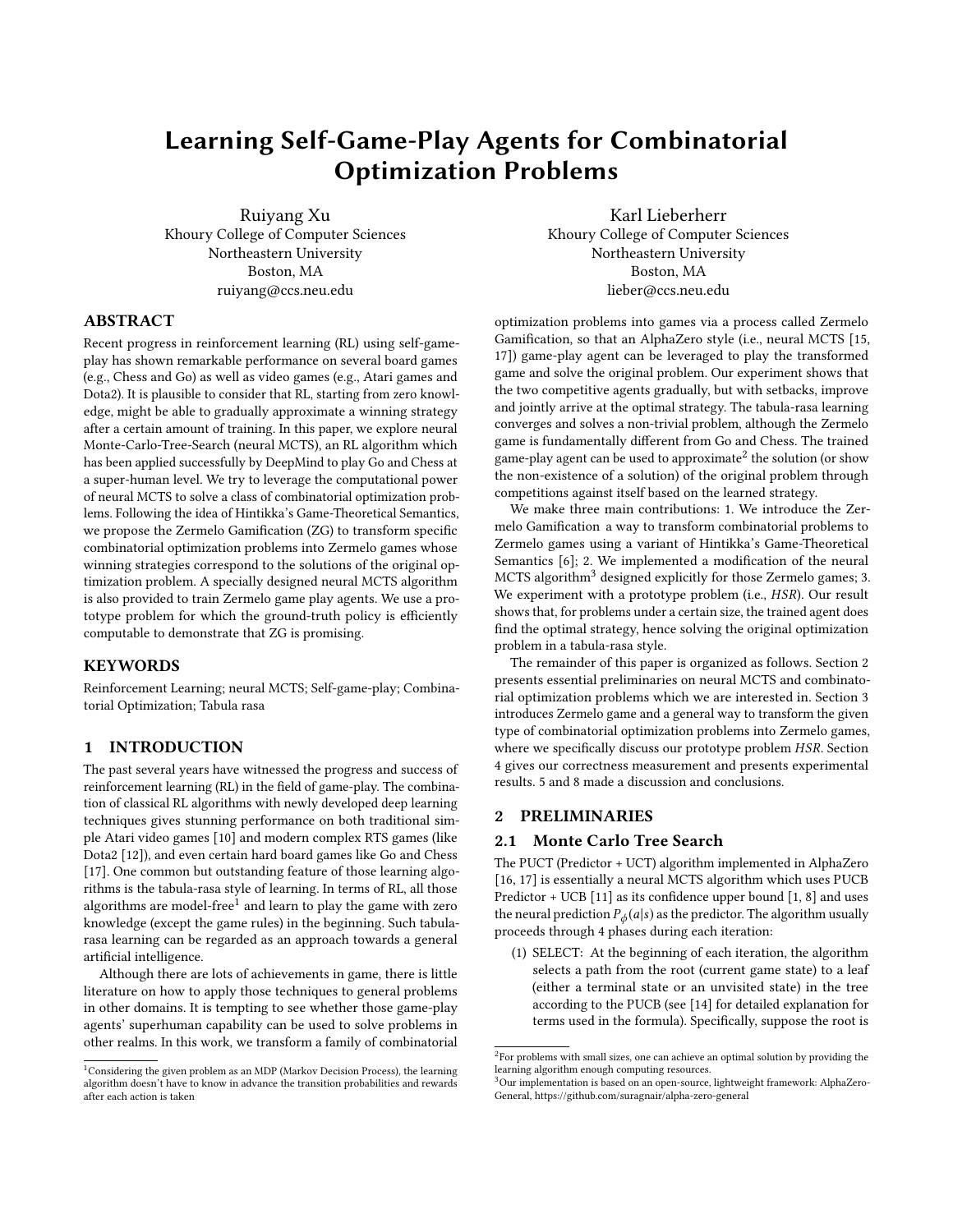$s_0$ , we have  $\frac{4}{3}$  $\frac{4}{3}$  $\frac{4}{3}$ :

$$
a_{i-1} = \arg \max_{a} \left[ Q(s_{i-1}, a) + cP_{\phi}(a|s_{i-1}) \frac{\sqrt{\sum_{a'} N(s_{i-1}, a')}}{N(s_{i-1}, a) + 1} \right]
$$

$$
Q(s_{i-1}, a) = \frac{W(s_{i-1}, a)}{N(s_{i-1}, a) + 1}
$$

$$
s_i = next(s_{i-1}, a_{i-1})
$$

1

or

- (2) EXPAND: Once the select phase ends at a non-terminal leaf, the leaf will be fully expanded and marked as an internal node of the current tree. All its children nodes will be considered as leaf nodes during next iteration of selection.
- (3) ROLL-OUT: Normally, starting from the expanded leaf node chosen from previous phases, the MCTS algorithm uses a random policy to roll out the rest of the game [\[4\]](#page-6-4). The algorithm simulates the actions of each player randomly until it arrives at a terminal state which means the game has ended. The result of the game (winning information or ending score) is then used by the algorithm as a result evaluation for the expanded leaf node.

However, a random roll-out usually becomes time-consuming when the tree is deep. A neural MCTS algorithm, instead, uses a neural network  $V_{\phi}$  to predict the result evaluation so that the algorithm saves the time on rolling out.

(4) BACKUP: This is the last phase of an iteration where the algorithm recursively backs-up the result evaluation in the tree edges. Specifically, suppose the path found in the Select phase is  $\{(s_0, a_0), (s_1, a_1), \ldots, (s_{l-1}, a_{l-1}), (s_l, \_)\}$ . then for each edge  $(s_1, a_1)$  in the path we undate the statistics as: edge  $(s_i, a_i)$  in the path, we update the statistics as:

$$
W^{new}(s_i, a_i) = W^{old}(s_i, a_i) + V_{\phi}(s_i)
$$

$$
N^{new}(s_i, a_i) = N^{old}(s_i, a_i) + 1
$$

However, in practice, considering the +1 smoothing in the expression of Q, the following updates are actually applied:

$$
Q^{new}(s_i, a_i) = \frac{Q^{old}(s_i, a_i) \times N^{old}(s_i, a_i) + V_{\phi}(s_i)}{N^{old}(s_i, a_i) + 1}
$$

$$
N^{new}(s_i, a_i) = N^{old}(s_i, a_i) + 1
$$

Once the given number of iterations has been reached, the algorithm returns a vector of action probabilities of the current state (root  $s_0$ ). And each action probability is computed as  $\pi(a|s_0) = \frac{N(s_0, a)}{\sum_{a'} N(s_0, a')}$ . The real action played by the MCTS is then sampled from the action probability vector  $\pi$ . In this is then sampled from the action probability vector  $\pi$ . In this way, MCTS simulates the action for each player alternately until the game ends, this process is called MCTS simulation (self-play).

<span id="page-1-1"></span><sup>4</sup>Theoretically, the exploratory term should be  $\sqrt{\frac{\sum_{a'} N(s_{i-1}, a')}{N(s_{i-1}, a)+1}}$ , however, the Alp-

## <span id="page-1-2"></span>2.2 Combinatorial Optimization Problems

The combinatorial optimization problems studied in this paper can be described with the following logic statement:

$$
\exists n : \{G(n) \land (\forall n' > n \neg G(n'))\}
$$

$$
G(n) := \forall x \exists y : \{F(x, y; n)\}
$$

$$
G(n) := \exists y \forall x : \{F(x, y; n)\}
$$

In this statement, *n* is a natural number and  $x, y$  can be any instances depending on the concrete problem. F is a predicate on  $n, x, y$ . Hence the logic statement above essentially means that there is a maximum number *n* such that for all  $x$ , some  $y$  can be found so that the predicate  $F(x, y; n)$  is true. Formulating those problems as interpreted logic statements is crucial to transforming them into games (Hintikka [\[6\]](#page-6-0)). In the next section, we will introduce our gamification method in details.

#### <span id="page-1-0"></span>3 ZERMELO GAMIFICATION

## <span id="page-1-3"></span>3.1 General Formulation

We introduce the Zermelo Gamification (ZG) to transform a combinatorial optimization problem into a Zermelo game that is fit for being used by a specially designed neural MCTS algorithm to find a winning strategy. The winning strategy can be used to find a solution to the original combinatorial problem. We will illustrate the Zermelo Gamification by deriving a prototype game: HSR.

A Zermelo game is defined to be a two-player, finite, and perfect information game with only one winner and loser, and during the game, players move alternately (i.e., no simultaneous move). Leveraging the logic statement (see section [2.2\)](#page-1-2) of the problem, the Zermelo game is built on the Game-Theoretical Semantic approach (Hintikka [\[6\]](#page-6-0)). We introduce two roles: the Proponent (P), who claims that the statement is true, and the Opponent (OP), who argues that the statement is false. The original problem can be solved if and only if the P can propose some optimal number  $n$ so that a perfect OP cannot refute it. To understand the game mechanism, let's recall the logic statement in section [2.2,](#page-1-2) which implies the following Zermelo game (Fig. [1\)](#page-2-0):

(1) Proposal Phase: in the initial phase of the Zermelo game player P will propose a number n. Then the player OP will decide whether to accept this  $n$ , or reject it. OP will make his decision based on the logic statement:  $A \wedge B$ ,  $A := G(n)$ ,  $B :=$  $\forall n' > n$  ¬ $G(n')$ . Specifically, the OP tries to refute the P<br>by attacking either on the statement 4 or B. The OP will by attacking either on the statement A or B. The OP will accept *n* proposed by the P if she confirms  $A = False$ . The OP will reject *n* if she is unable to confirm  $A = False$ . In this case, The OP treats  $n$  as non-optimal, and proposes a new  $n' > n$  (in practice, for integer n, we take  $n' = n + 1$ )<br>which makes  $R = False$ . To put it in another way  $R = False$ which makes  $B = False$ . To put it in another way,  $B = False$ implies  $\neg B = True$  which also means that the OP claims  $G(n')$  holds. Therefore, the rejection can be regarded as a role-flip between the two players. To make the Zermelo poprole-flip between the two players. To make the Zermelo nontrivial, in the following game, we require that the P has to  $\alpha$  accept the new *n'* and tries to figure out the corresponding  $\mu$  to defect the OP. Notice that since this is an adversarial  $y$  to defeat the OP. Notice that since this is an adversarial game, the OP will never agree with the P (namely, the OP

haZero used the variant  $\frac{\sqrt{\sum_{a'} N(s_{i-1}, a')}_{(s_{i-1}, a)+1}}{N(s_{i-1}, a)+1}$  without any explanation. We tried both in our implementation, and it turns out that the AlphaZero one performs much better.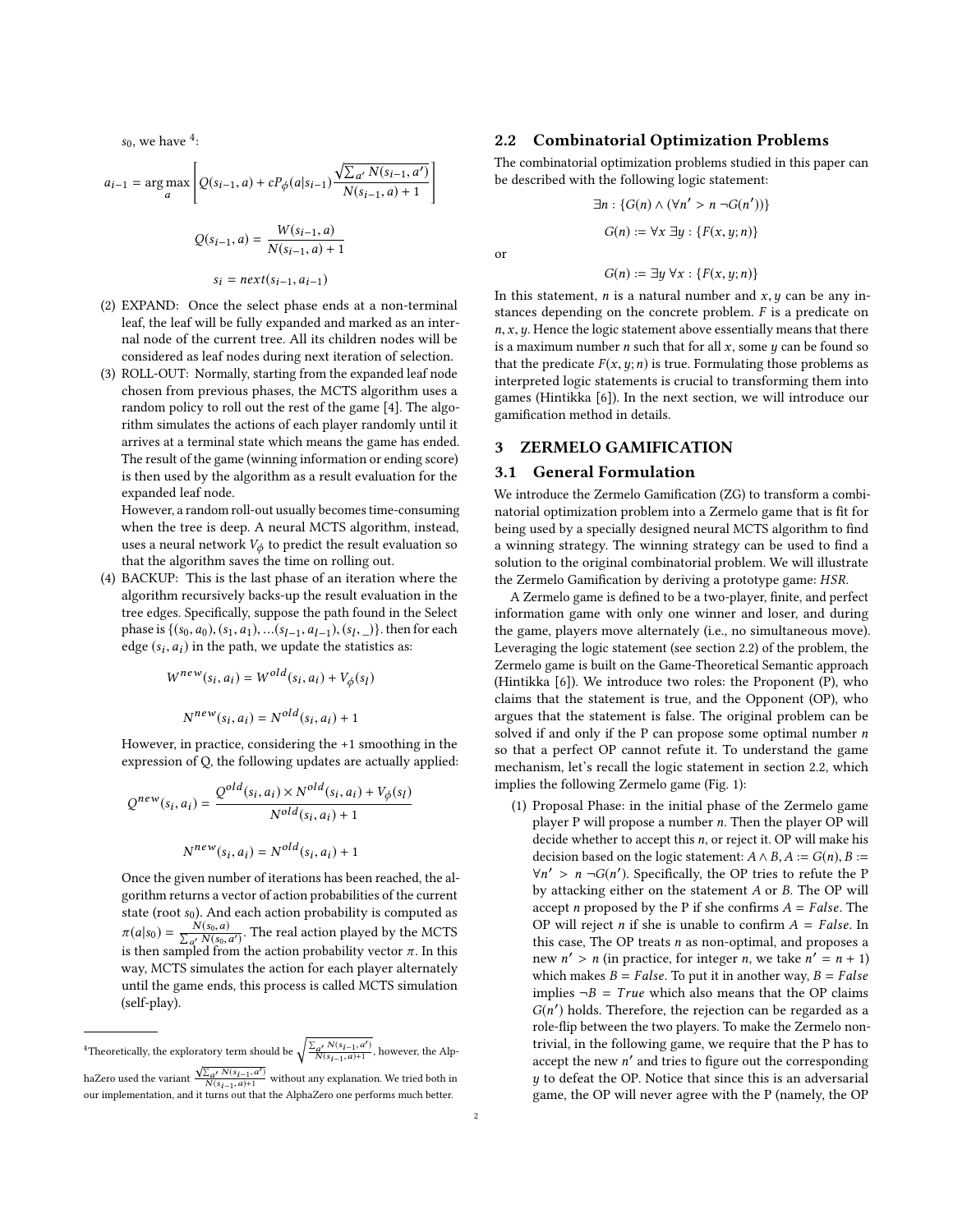<span id="page-2-0"></span>

Figure 1: An overall Zermelo game where white nodes stand for the P's turn and black nodes stand for the OP's turn. A role-flip happened after OP's rejecting of n. The refutation game can be treated uniformly where, depending on the order of the quantifiers, the OP takes the first move. The OP wins if and only if the P fails to find any y to make  $F(x, y; n)$ holds, hence the game result  $R = \neg F(x, y; n)$ .

will either decide that the  $n$  is too small or too large because the OP has to regard the move made by the P as incorrect). Therefore, the OP is in a dilemma when the P is perfect, i.e., the P chooses the optimal  $n$ .

(2) Refutation Phase: it is the phase where the two players search for evidence and construct strategies to attack each other or defend themselves. Generally speaking, regardless of the role-flip, we can treat the refutation game uniformly: the P claims  $G(n)$  holds for some n, the OP will refute this claim by giving some instances of  $x$  (for existential quantifier) so that  $\neg G(n)$  holds. If the P successfully figures out the exceptional y (for universal quantifier) which makes  $F(x, y; n)$  hold, the OP loses the game; otherwise, the P loses.

The player who takes the first move is decided by order of the quantifiers, namely, for  $G(n) := \exists x \forall y : \{F(x, y; n)\}\)$  the P will take the first move; for  $G(n) := \forall y \exists x : \{F(x, y; n)\}\)$  the OP will take the first move. The game result is evaluated by the truth value of  $F(x, y; n)$ , specifically, if the P takes the last move then she wins when  $F(x, y; n)$  holds; otherwise, if the OP makes the last move then she wins when  $F(x, y; n)$  doesn't hold. It should be noticed that the OP is in a dilemma when the P is perfect.

## 3.2 HSR Problem

In this section, we first introduce our prototype, the Highest Safe Rung (HSR) problem. Then, we will see how to perform Zermelo gamification on it.

The HSR problem can be described as follows: consider throwing jars from a specific rung of a ladder. The jars could either break or not. If a jar is unbroken during a test, it can be used next time. A highest safe rung is a rung that for any test performed above it, the jar will break. Given  $k$  identical jars and  $q$  test chances to throw those jars, what is the largest number of rungs a ladder can have so that there is always a strategy to locate the highest safe rung with at most  $k$  jars and  $q$  tests?

To formulate HSR problem in predicate logic, we utilize the recursive property. Notice that, after performing a test, depends on whether the jar is broken or not, the highest safe rung should only be located either above the current testing level, or below or equal to the current testing level. This fact means that the next testing level should only be located in the upper partial ladder or the lower partial ladder. Therefore, the original problem can be divided into two sub-problems. We introduce the predicate  $G_{k,q}(n)$ which means there is a strategy to find the highest safe rung on an *n*-level ladder with at most  $k$  jars and  $q$  tests. Specifically, using the recursive property we have mentioned,  $G_{k,q}(n)$  can be written as:

$$
G_{k,q}(n) = \exists 0 < m \le n : \{G_{k-1,q-1}(m-1) \land G_{k,q-1}(n-m)\}
$$
\n
$$
G_{k,q}(0) = True, G_{0,q}(n) = False, G_{k,0}(n) = False, G_{0,0}(n) = False
$$
\n
$$
n > 0, k > 0, q > 0
$$

 $\label{eq:1} n>0, k>0, q>0$  This formula can be interpreted as following: if there is a strategy to locate the highest safe rung on an  $n$ -level ladder, then it must tell you a testing level  $m$  so that, no matter the jar breaks or not, the strategy can still lead you to find the highest safe rung in the following sub-problems. More specifically, for sub-problems, we have  $G_{k-1,q-1}(m-1)$  if the jar breaks, that means we only have  $k-1$ <br>jars and  $a-1$  tests left to locate the bighest safe rung in the lower jars and  $q - 1$  tests left to locate the highest safe rung in the lower partial ladder (which has  $m-1$  levels). Similarly,  $G_{k,q-1}(n-m)$  for unner partial ladder. Therefore, the problem is solved recursively upper partial ladder. Therefore, the problem is solved recursively, and until there is no ladder left, which means the highest safe rung has been located, or there is no jars/tests left, which means one has failed to locate the highest safe rung. With the notation of  $G_{k,q}(n)$ , the HSR problem now can be formulated as:

$$
HSR_{k,q} = \exists n : \{G_{k,q}(n) \land (\forall n' > n \neg G_{k,q}(n'))\}
$$

Next, we show how to perform Zermelo gamification on the HSR problem. Notice that the expression of  $G_{k,q}(n)$  is slightly different with the ones used in section [2.2:](#page-1-2) there is no universal quantifiers in the expression. To introduce the universal quantifier, we regard the environment as another player who plays against the tester so that, after each testing being performed, the environment will tell the tester whether the jar is broken or not. In this way, locating the highest safe can be formulated as following:

$$
G_{k,q}(n) = \exists m \le n \,\forall a \in \{\text{``break''}, \text{``not break''}\} : \{F(m, a; n)\}
$$
\n
$$
F(m, a; n) = \begin{cases} \text{True, if } n = 0\\ \text{False, if } n > 0 \land (k = 0 \lor q = 0)\\ G_{k-1,q-1}(m-1), \text{ if } a = \text{``break''}\\ G_{k,q-1}(n-m), \text{ if } a = \text{``not break''} \end{cases}
$$
\nNow, with the formula above, one can perform the standard

Zermelo gamification (section [3.1\)](#page-1-3) to get corresponding Zermelo game (Fig. [3\)](#page-3-1). Briefly speaking, the tester now becomes the P player in the game, and the environment becomes OP. In the proposal phase, P will propose a number  $n$  for which P thinks it is the largest number of levels a ladder can have so that she can locate any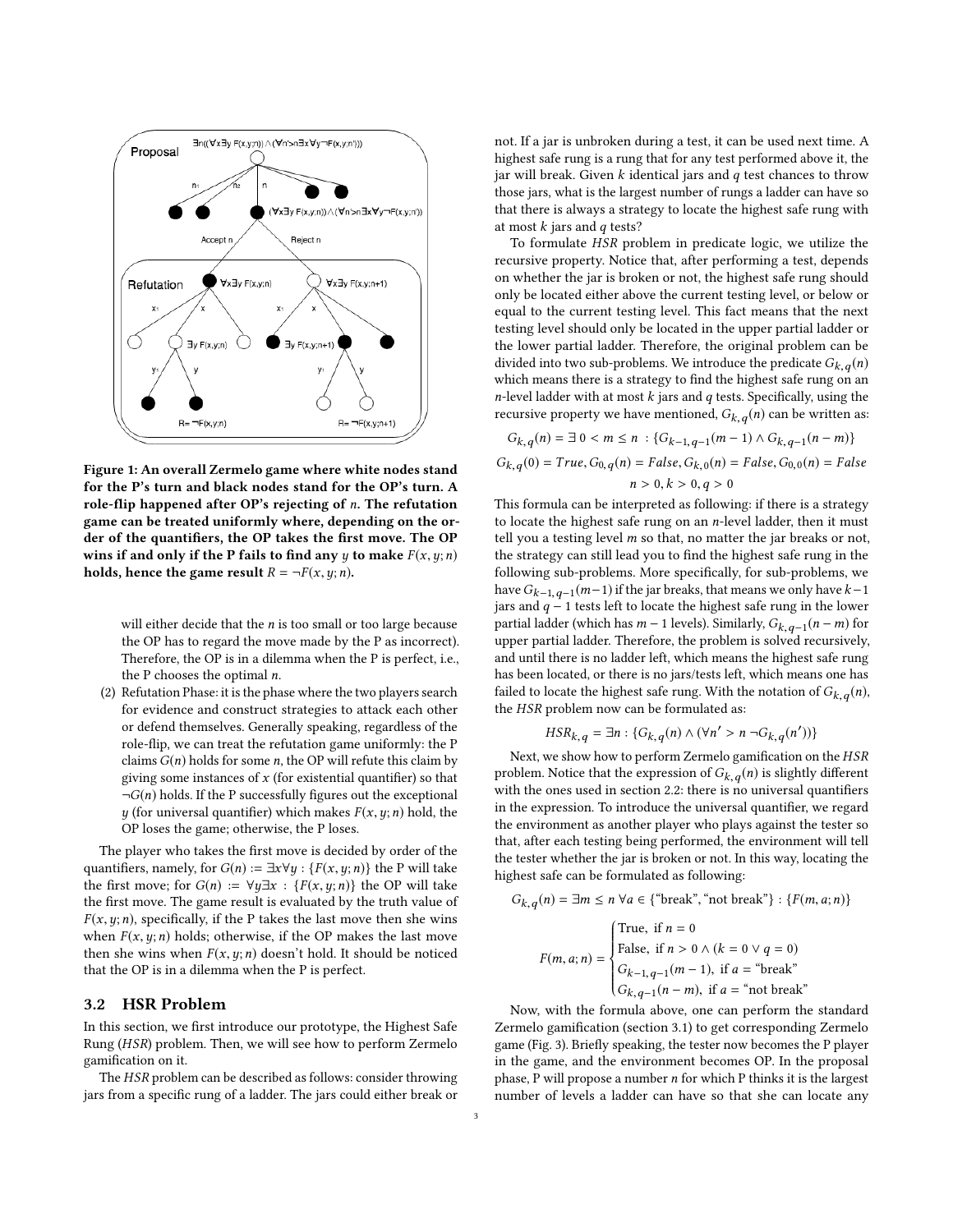<span id="page-3-2"></span>

Figure 2: Theoretical values for maximum  $n$  in HSR problem with given  $k, q$ , which can be represented as a Bernoulli's Triangle.

highest safe rung using at most  $k$  jars and  $q$  tests. The OP will decide whether to accept or reject this proposal by judging whether n is too small or too large. In the refutation phase, P and OP will give a sequence of testing levels and testing results alternately, until the game ends. In this game, both P and OP will improve their strategy during the game so that they always play adversarial against each other and adjust one's strategy based on the reaction from the other one.

It should be mentioned that due to HSR problem, as a prototype to test our idea, itself is not a hard problem, the solution for the HSR problem can be computed and represented efficiently with a Bernoulli's Triangle (Fig. [2\)](#page-3-2). We use the notation  $N(k, q)$  to represent the solution for HSR problem given  $k$  jars and  $q$  tests. In other words,  $G_{k,q}(N(k,q)) \wedge (\forall n' > N(k,q) \neg G_{k,q}(n'))$  always holds.

#### <span id="page-3-0"></span>4 EXPERIMENT

#### 4.1 Neural MCTS implementation

In this section, we will discuss our neural MCTS implementation on the HSR game. Since the Zermelo game has two phases and the learning tasks are quite different between these two phases, we applied two independent neural networks to learn the proposal game and refutation game respectively. The neural MCTS will access the first neural network during the proposal game and then the second neural network during the refutation game. There are also two independent replay buffers which store the self-play information generated from each phase, respectively.

Our neural network consists of four layers of 1-D convolution neural networks and two dense layers. The input is a tuple  $(k, q, n, m, r)$  where  $k, q$  are resources, n is the number of rungs on the current ladder,  $m$  is the testing point, and  $r$  indicates the current player. The output of the neural network consists of two vectors of probabilities on the action space for each player as well as a scalar as the game result evaluation.

During each iteration of the learning process, there are three phases: 1. 100 episodes of self-play will be executed through a

<span id="page-3-1"></span>

Figure 3: The Zermelo gamification of HSR problem. The game recursively played between two players until the highest safe rung being loacted or all resources have been used up.

neural MCTS using the current neural network. Data generated during self-play will be stored and used for the next phase. 2. the neural networks will be trained with the data stored in the replay buffer. And 3. the newly trained neural network and the previous old neural network are put into a competition to play with each other. During the competition phase, the new neural network will first play as the OP for 20 rounds, and then it will play as the P for another 20 rounds. We collect the correctness data for both of the neural networks during each iteration. [5](#page-3-3)

We shall mention that since it is highly time-consuming to run a complete Zermelo game on our machines, to save time and as a proof of concept, we only run the entire game for  $k = 7, q = 7$ and  $n \in [1...130]$ . Nevertheless, since the refutation game, once *n* is given, can be treated independently from the proposal game, we run the experiment on refutation games for various parameters.

## 4.2 Correctness Measurement

Informally, an action is correct if it preserves a winning position. It is straightforward to define the correct actions using the Bernoulli Triangle (Fig. [2\)](#page-3-2).

4.2.1 P's correctness. Given  $(k, q, n)$ , correct actions exist only if  $n \leq N(k,q)$ . In this case, all testing points in the range  $[n-N(k,q-1)]$ 1),  $N(k-1, q-1)$ ] are acceptable. Otherwise, there is no correct action.

4.2.2 OP's correctness. Given  $(q, k, n, m)$ , When  $n > N(k, q)$ , any action is regarded as correct if  $N(k-1, q-1) \le m \le n-N(k, q-1)$ 1), otherwise, the OP should take "not break" if  $m > n - N(k, q - 1)$ and "break' if  $m < N(k-1, q-1)$ ; when  $n \le N(k, q)$ , the OP should

<span id="page-3-3"></span><sup>&</sup>lt;sup>5</sup>It should be mentioned that the arena phase can be used only to obtain experimental data while the model can be continuously updated without the arena phase, as AlphaZero.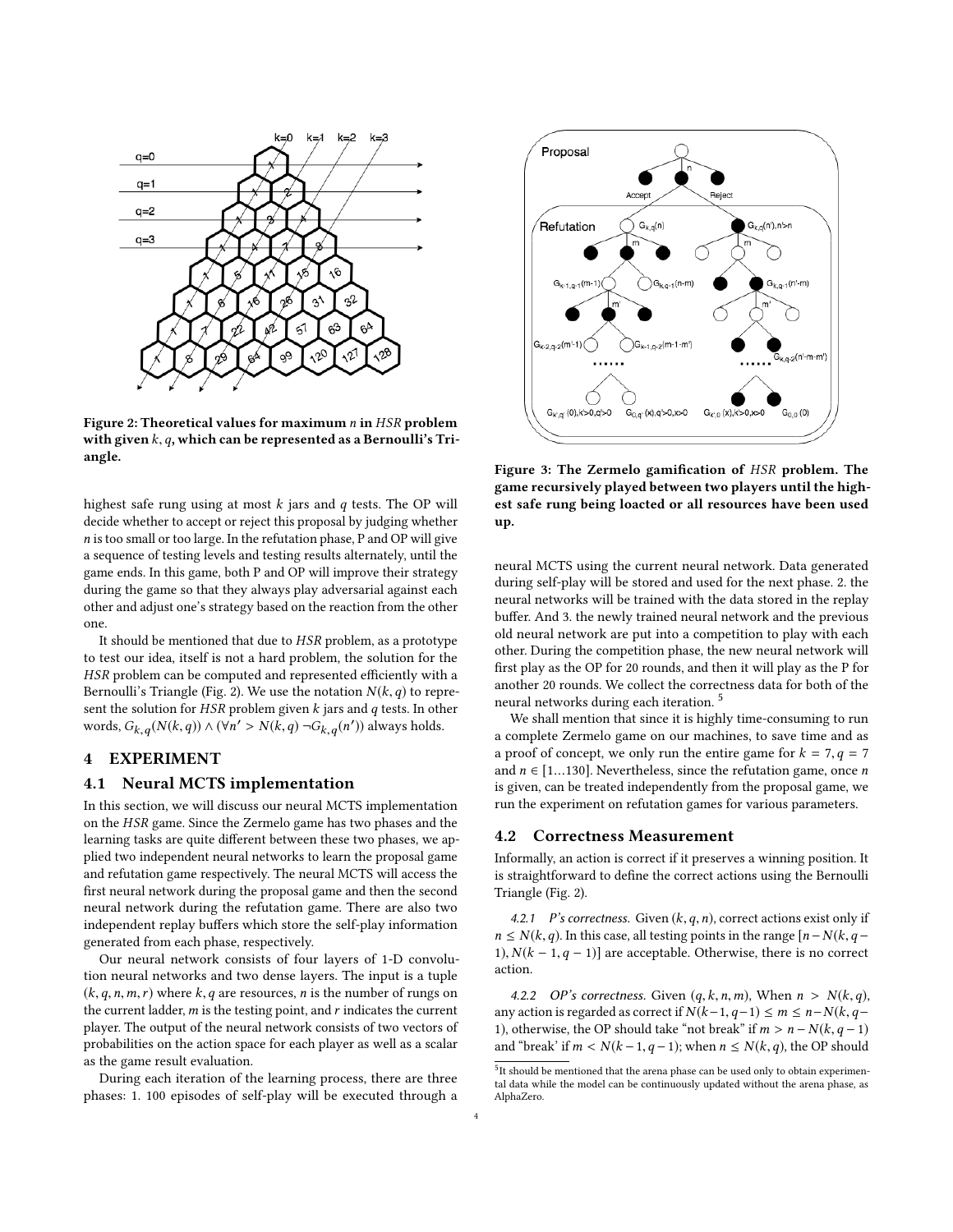take the action "not break" if  $m < n − N(k, q − 1)$  and take action "break" if  $m > N(k-1, q-1)$ . Otherwise, there is no correct action.

## 4.3 Complete Game

In this experiment, we run a full Zermelo game under the given resources  $k = 7, q = 7$ . Since there are two neural networks which learn the proposal game and the refutation game respectively, we measure the correctness separately: Fig. [4](#page-4-0) shows the ratio of correctness for each player during the proposal game. And Fig. [5](#page-4-1) shows the ratio of correctness during the refutation game. The horizontal axis is the number of iterations, and it can be seen that the correctness converges extremely slow (80 iterations). It is because, for  $k = 7, q = 7$ , the game is relatively complex and the neural MCTS needs more time to find the optimal policy.

<span id="page-4-0"></span>

Figure 4: Correctness ratio measured for the proposal game on  $k = 7, q = 7$ . The legend "New\_OP" means that the newly trained neural network plays as an OP; "Old\_P" means that the previously trained neural network plays as a P. The same for the following graphs.

<span id="page-4-1"></span>

Figure 5: Correctness ratio measured for the refutation **game on**  $k = 7, q = 7$ .

## 4.4 Refutation Game

To test our method further, we focus our experiment only on refutation games with a given  $n$ . We first run the experiment on an

extreme case where  $k = 7, q = 7$ . Using the Bernoulli Triangle (Fig. [2\)](#page-3-2), we know that  $N(7, 7) = 2^7$ . We set  $n = N(k, q)$  so that the learn-<br>ing process will converge when the P has figured out the optimal ing process will converge when the P has figured out the optimal winning strategy which is binary search: namely, the first testing point is  $2^6$  then  $2^5$ ,  $2^4$  and so on. Fig. [6](#page-4-2) verified that the result is as expected. Then, to study the behavior of our agents under extreme conditions, we run the same experiment on a resource-insufficient case where we keep  $k, q$  unchanged and set  $n = N(k, q) + 1$ . In this case, theoretically, no solution exists. Fig. [7,](#page-4-3) again, verified our expectation and one can see that the P can never find any winning strategy no matter how many iterations it has learned.

In later experiments, we have also tested our method in two more general cases where  $k = 3$ ,  $q = 7$  for  $n = N(3, 7)$  (Fig. [8\)](#page-5-1) and  $n = N(3, 7) - 1$  (Fig. [9\)](#page-5-2). All experimental results are conforming to the ground-truth as expected.

<span id="page-4-2"></span>

Figure 6: Refutation game on  $k = 7, q = 7, n = 128$ 

<span id="page-4-3"></span>

Figure 7: Refutation game on  $k = 7, q = 7, n = 129$ . Notice that in this game, the P is doomed for there is no winning strategy exists.

The  $HSR_{k,q}$  game is also intrinsically asymmetric in terms of training/learning because the OP always takes the last step before the end of the game. This fact makes the game harder to learn for the P. Specifically, considering all possible consequences (in the view of the P) of the last action, there are only three cases: win-win, win-lose, and lose-lose. The OP will lose the game if and only if the consequence is win-win. If the portion of such type of result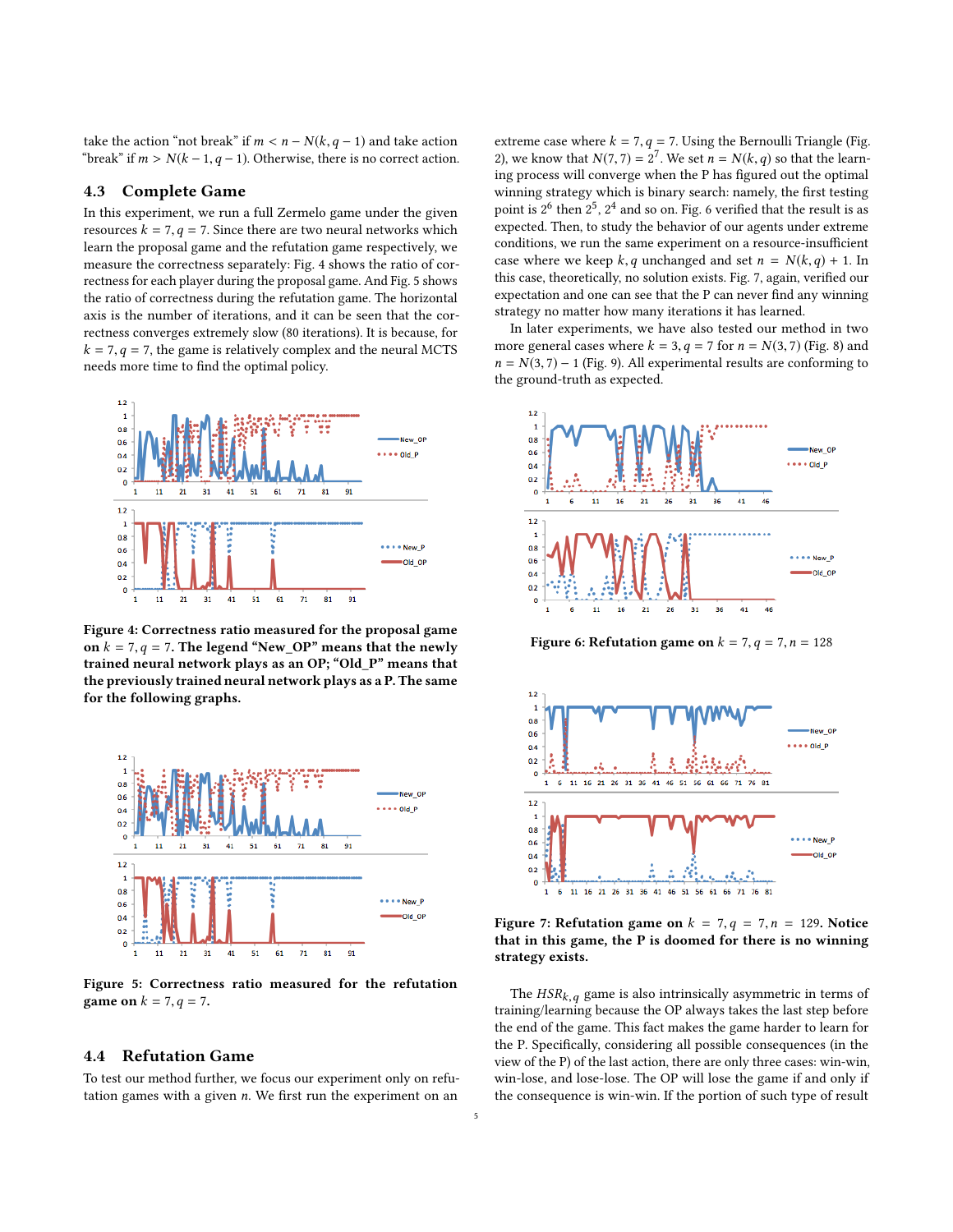<span id="page-5-1"></span>

Figure 8: Refutation game on  $k = 3$ ,  $q = 7$ ,  $n = 64$ 

<span id="page-5-2"></span>

Figure 9: Refutation game on  $k = 3$ ,  $q = 7$ ,  $n = 63$ 

is tiny, then the OP could exclusively focus on learning the last step while ignoring other steps. However, the P has to learn every step to avoid possible paths which lead him to either win-lose or lose-lose, which, theoretically, are more frequently encountered in the end game.

## <span id="page-5-0"></span>5 DISCUSSION

## 5.1 State Space Coverage

Neural MCTS is capable of handling a large state space [\[17\]](#page-7-2). It is necessary for such an algorithm to search only a small portion of the state space and make the decisions on those limited observations. To measure the state space coverage ratio, we recorded the number of states accessed during the experiment, Specifically, in the refutation game  $k = 7, q = 7, n = 128$ , we count the total number of states accessed during each self-play, and we compute the average state accessed for all 100 self-plays in each iteration. It can be seen in Fig. [10](#page-5-3) that the maximum number of state accessed is roughly 1500 or 35% (we have also computed the total number of possible states in this game, which is 4257). As indicated in Fig. [10,](#page-5-3) at the beginning of the learning, neural MCTS accessed a large number of states, however, once the learning converged, it looked at a few numbers of state and pruned all other irrelevant states. It can also be seen that the coverage ratio will bounce back sometimes, which is due to the exploration during self-play. Our experimental result indicates

that changes in coverage ratio might be evidence of adaptive selfpruning in a neural MCTS algorithm, which can be regarded as a justification of its capability of handling large state spaces.

<span id="page-5-3"></span>

Figure 10: States accessed (top) and state space coverage ratio (bottom) during self-play for each iteration, in refutation game  $k = 7, q = 7, n = 128$ .

## 5.2 Perfectness

This discussion is in the context where the ground truth is known. Since the correct solution is derived from the optimal policy, it is important to question whether the players are perfect after the training converged (i.e., the correctness of each player becomes flat without further changes). The experimental result shows that, after convergence, for a problem which has a solution, the P always keeps 100% correctness while the OP rests at 0%. On the other hand, for a problem which has no solution, the opposite happens. Notice that a consistent 100% correctness indicates that the player is perfect because, otherwise, the other player will quickly find out the weakness in her adversary. However, there is no guarantee that a consistent 0% correctness player is also perfect. Since after one player becoming perfect, the other one will always lose no matter what decisions have been made. In this case, all game results are the same, and there is no reward to be gained from further training. Even though, from our experimental observation, the doomed loser is still a robust sub-optimal player after being competitively trained from tabula rasa. The question of when to stop training and how to guarantee that both P and OP become perfect are further topics for future research.

#### 5.3 Asymmetry

One can observe some asymmetry in the charts we presented in section [4,](#page-3-0) and notice that it is always the case that during the beginning iterations the OP is dominating until the P has gained enough experience and learned enough knowledge. Two facts cause this asymmetry: 1. the action space of the P is entirely different from the one of the OP. 2. the OP always takes the last step before the end of the game. These two facts make the game harder to learn for the P but easier for the OP.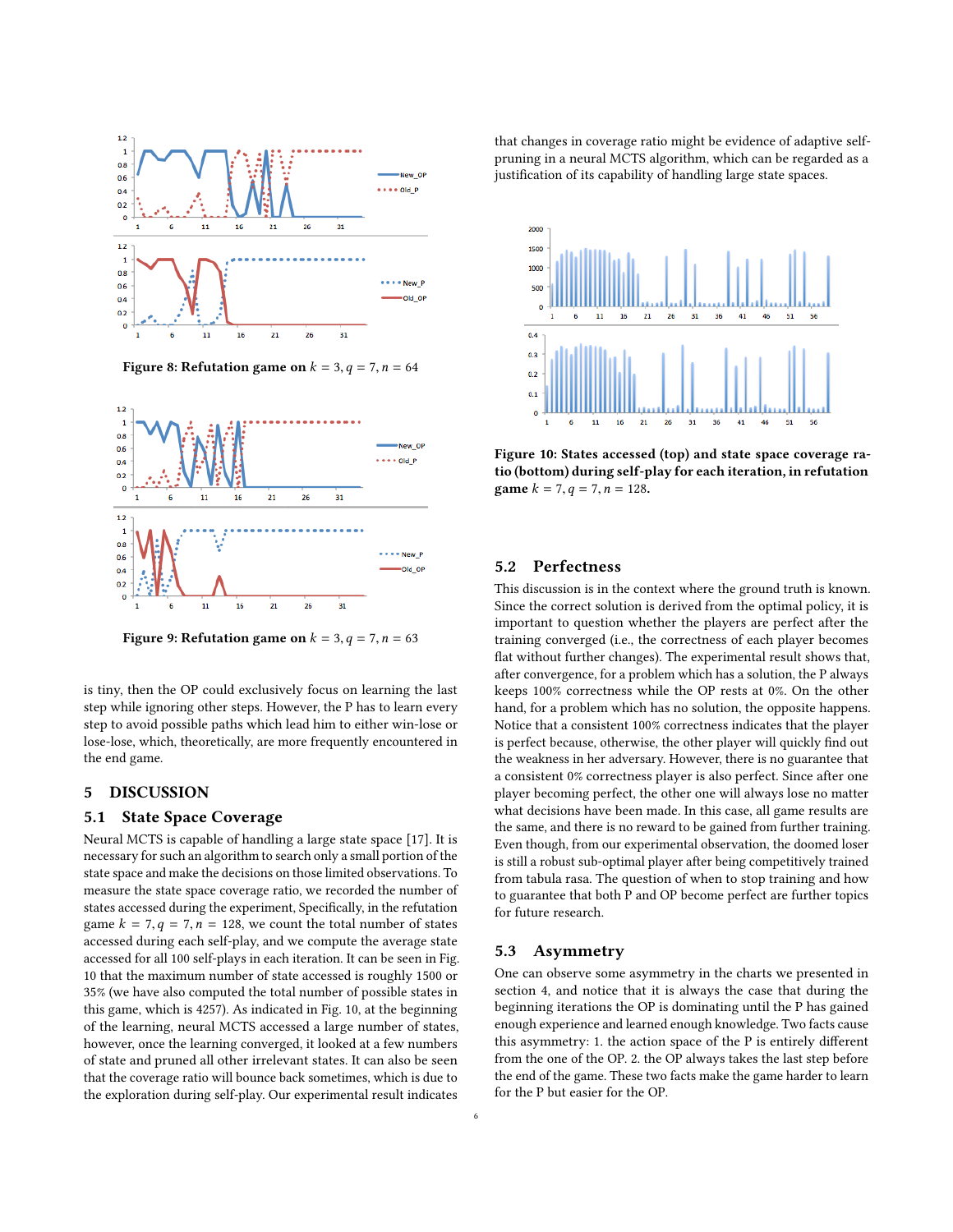# 5.4 Limitations

Our neural MCTS algorithm is time-consuming. It usually takes a large amount of time to converge and we have to use more resources (more CPUs, distributed parallel computing) to make it run faster. That's the reason why we don't experience the amazing performance of AlphaZero for Chess and Go on huge game trees. Another limitation is that to learn the correct action in a discrete action space; the neural MCTS algorithm has to explore all possible actions before learning the correct action. This fact makes the action space a limitation to MCTS like algorithms: the larger the action space, the lower the efficiency of the algorithm.

# 6 FUTURE WORK

As we have mentioned, HSR is only a prototype for us to apply neural MCTS to problems in other domains. It is still unknown to us whether neural MCTS can be used to solve more complex problems. Our next plan is to try neural MCTS on Quantified Boolean Formulas (QBFs), which is considered to be PSPACE complexity. Since it is quite a natural way to turn a solving process of a QBF into gameplay, we think it could be another touchstone to the capability of neural MCTS. However, since the fundamental symmetry among those QBFs, we plan to turn QBFs into graphs and use a graph neural network to embed them so that symmetry would not be an issue.

## 7 RELATED WORK

Imagination-Augmented Agents (I2As [\[19\]](#page-7-7)), an algorithm invented by DeepMind, is used to handle complex games with sparse rewards. Although the algorithm has performed well, it is not model-free. Namely, one has to train, in a supervised way, an imperfect but adequate model first, then use that model to boost the learning process of a regular model-free agent. Even though I2As, along with a trained model, can solve games like Sokoban to some level, I2As can hardly be applied to games where even the training data is limited and hard to generate or label.

By formulating a combinatorial problem as an MDP, Ranked reward [\[9\]](#page-7-8) binarized the final reward of an MDP based on a certain threshold, and improves the threshold after each training episode so that the performance is forced to increase during each iteration. However, this method can hardly be applied to problems that already have a binary reward (such as a zero-sum game with reward <sup>−</sup>1, 1). Even though, the idea that improves the performance threshold after each learning iteration has also been used in AlphaZero as well as our implementation.

Pointer networks [\[18\]](#page-7-9) have been shown to solve specific combinatorial NP problems with a limited size. The algorithm is based on supervised attention learning on a sequence to sequence RNN. However, due to its high dependency on the quality of data labels (which could be very expensive to obtain), Bello et al. [\[3\]](#page-6-5) improved the method of [\[18\]](#page-7-9) to the RL style. Specifically, they applied actorcritic learning where the actor is the original pointer network, but the critic is a simple REINFORCE [\[20\]](#page-7-10) style policy gradient. Their result shows a significant improvement in performance. However, this approach can only be applied to sequence decision problem (namely, what is the optimal sequence to finish a task). Also, scalability is still a challenge.

Graph neural networks (GNNs) [\[2\]](#page-6-6) are a relatively new approach to hard combinatorial problems. Since some NP-complete problems can be reduced to graph problems, GNNs can capture the internal relational structure efficiently through the message passing process [\[5\]](#page-6-7). Based on message passing and GNNs, Selsam et al. developed a supervised SAT solver: neuroSAT [\[13\]](#page-7-11). It has been shown that neuroSAT performs very well on NP-complete problems within a certain size. Combining such GNNs with RL [\[7\]](#page-6-8) could also be a potential future work direction for us.

# <span id="page-6-1"></span>8 CONCLUSION

Can the amazing game playing capabilities of the neural MCTS algorithm used in AlphaZero for Chess and Go be applied to Zermelo games that have practical significance? We provide a partial positive answer to this question for a class of combinatorial optimization problems which includes the HSR problem. We show how to use Zermelo Gamification (ZG) to translate certain combinatorial optimization problems into Zermelo games: We formulate the optimization problem using predicate logic (where the types of the variables are not "too" complex) and then we use the corresponding semantic game [\[6\]](#page-6-0) as the Zermelo game which we give to the adapted neural MCTS algorithm. For our proof-of-concept example, HSR Zermelo Gamification, we notice that the Zermelo game is asymmetric.

Nevertheless, the adapted neural MCTS algorithm converges on small instances that can be handled by our hardware and finds the winning strategy (and not just an approximation). Our evaluation counts all correct/incorrect moves of the players, thanks to a formal HSR solution we have in the form of the Bernoulli triangle which provides the winning strategy. Besides, we discussed the coverage ratio and transfer learning of our algorithm. We hope our research sheds some light on why the neural MCTS works so well on certain games. While Zermelo Gamification currently is a manual process we hope that many aspects of it can be automated.

Acknowledgements: We would like to thank Tal Puhov for his feedback on our paper.

## REFERENCES

- <span id="page-6-2"></span>[1] P. Auer, N. Cesa-Bianchi, and P. Fischer. 2002. Finite-time Analysis of The Multiarmed Bandit Problem. Machine learning 47, 2 (2002), 235–256.
- <span id="page-6-6"></span>Peter W Battaglia, Jessica B Hamrick, Victor Bapst, Alvaro Sanchez-Gonzalez, Vinicius Zambaldi, Mateusz Malinowski, Andrea Tacchetti, David Raposo, Adam Santoro, Ryan Faulkner, et al. 2018. Relational inductive biases, deep learning, and graph networks. arXiv preprint arXiv:1806.01261 (2018).
- <span id="page-6-5"></span>[3] Irwan Bello, Hieu Pham, Quoc V Le, Mohammad Norouzi, and Samy Bengio. 2016. Neural combinatorial optimization with reinforcement learning. arXiv preprint arXiv:1611.09940 (2016).
- <span id="page-6-4"></span>[4] Cameron Browne, Edward Jack Powley, Daniel Whitehouse, Simon M. Lucas, Peter I. Cowling, Philipp Rohlfshagen, Stephen Tavener, Diego Perez Liebana, Spyridon Samothrakis, and Simon Colton. 2012. A Survey of Monte Carlo Tree Search Methods. IEEE Trans. Comput. Intellig. and AI in Games 4, 1 (2012), 1-43.
- <span id="page-6-7"></span>Justin Gilmer, Samuel S Schoenholz, Patrick F Riley, Oriol Vinyals, and George E Dahl. 2017. Neural message passing for quantum chemistry. In Proceedings of the 34th International Conference on Machine Learning-Volume 70. JMLR. org, 1263–1272.
- <span id="page-6-0"></span>[6] Jaakko Hintikka. 1982. Game-theoretical semantics: insights and prospects. Notre Dame J. Formal Logic 23, 2 (04 1982), 219–241.
- <span id="page-6-8"></span>[7] Elias Khalil, Hanjun Dai, Yuyu Zhang, Bistra Dilkina, and Le Song. 2017. Learning combinatorial optimization algorithms over graphs. In Advances in Neural Information Processing Systems. 6348–6358.
- <span id="page-6-3"></span>Levente Kocsis and Csaba Szepesvari. 2006. Bandit Based Monte-Carlo Planning.. In ECML (Lecture Notes in Computer Science), Vol. 4212. Springer, 282–293.